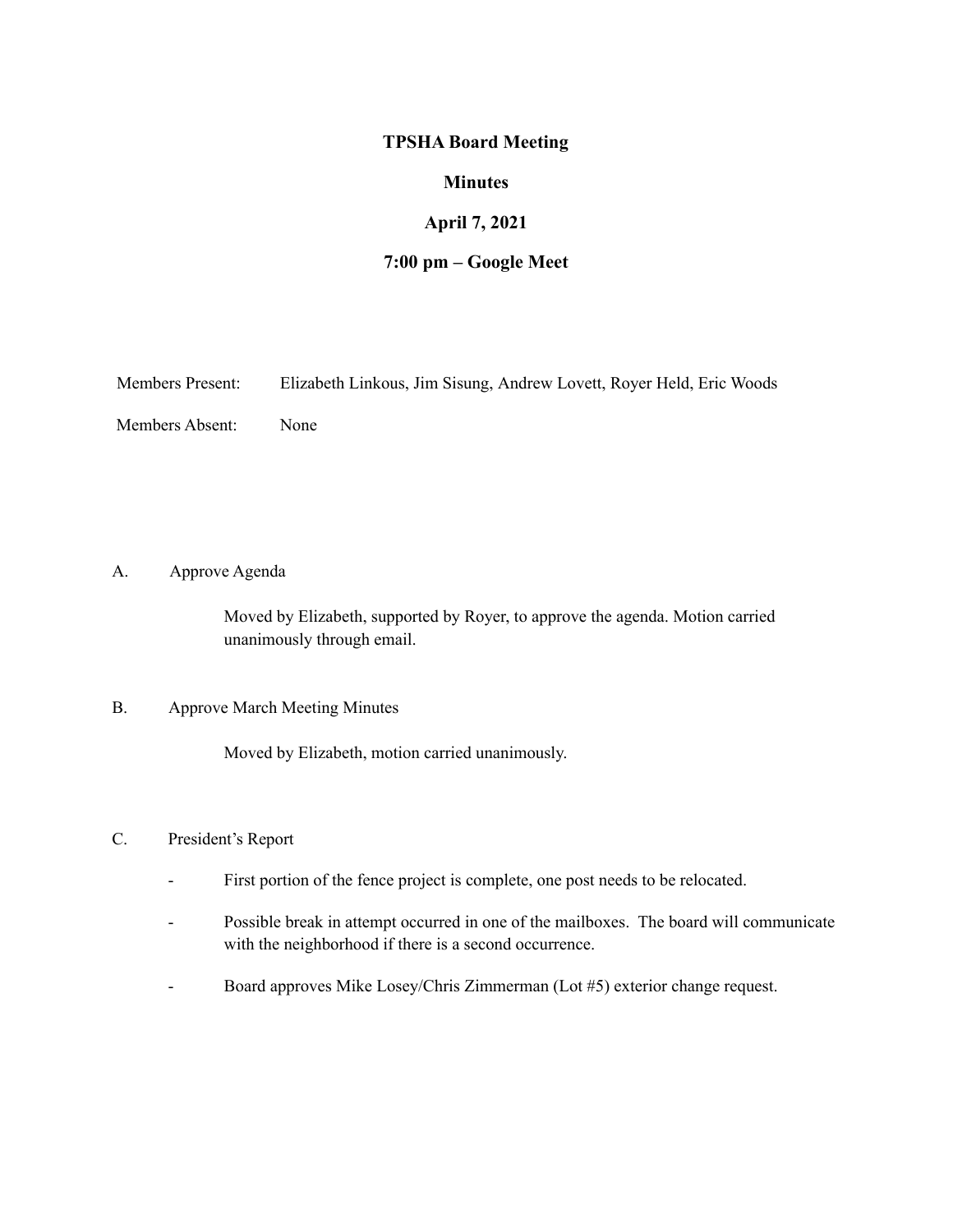- D. Treasurer's Update:
	- 1. Budget report
		- All bills are paid to date
		- Snow removal is complete for the season. \$5k out of the \$12k budget was used
		- Budget is tracking as expected
	- 2. Checks to approve:
		- 1212 salt application
		- 1213 stamps for Terri
		- 1214/15 Laurie Foondle and Terri Hutter dues
		- 1216 DK outdoors, moving the boulders and grounds work
			- Andrew motioned to approve all checks, motion carried unanimously.
	- 3. All outstanding HOA dues are paid in full
- E. Grounds Maintenance
	- 1. Fence update (south Entrance)
		- See President's report
	- 2. Ponds
		- Cleaning service to be kicked off soon
		- Board agrees to approve prepaying to save 3.75% off of the bill.
	- 3. Trees
		- Guardian recommends a crab apple to tree to be cut down on the north entrance
	- 4. Work Group
		- First work group to meet this Tuesday/Wednesday. North entrance and South west pond cleanup.
	- 5. Landscaping/Snow removal
		- Received additional quotes. Board approved to continue with current grounds work company. Goal is to obtain a 3 year contract.
		- Received quote from DK to create flower bed on the South entrance for \$915. Royer motioned to approve. Motion carried unanimously
		- Future work to be done: replace asphalt with patio stones near mailboxes.